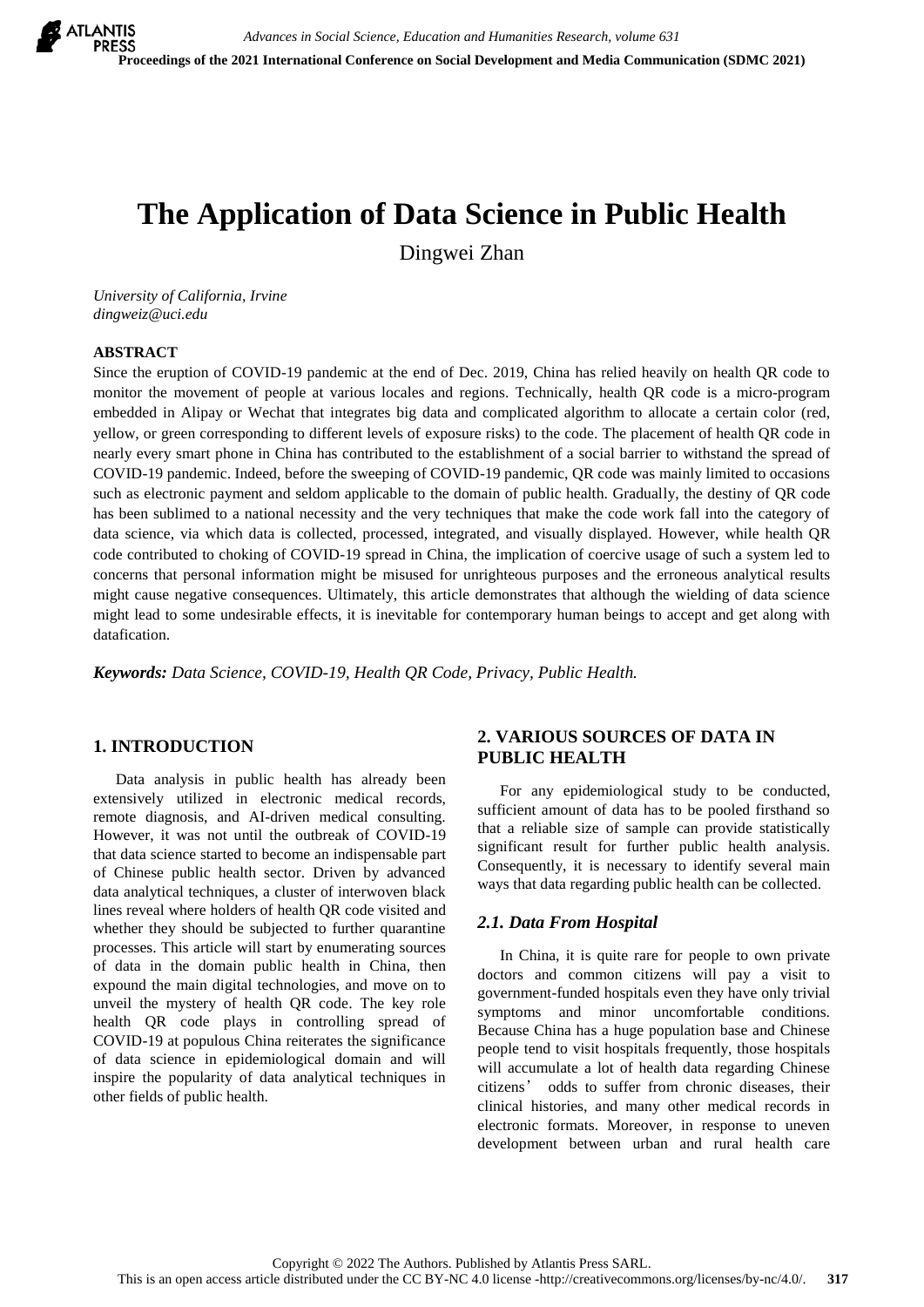systems, Chinese government have already enforced a hierarchical medical system to cater exactly to people residing at small counties or geographically located towns, thus further enlarging the sample size of patients[1].

#### Data From CDC

Centers for Disease Control and Prevention (CDC) shoulder responsibilities to collect citizens ' basic health conditions, report injuries caused by occupational exposure, monitor the severity of chronic diseases, supervise the production and injection of vaccinations, and etc [2]. During theses procedures, enormous amount of data will be recorded and many designated platforms have been put in place. For example, under the guidance of WHO (World Health Organization), it has been 10 years since CDC at China launched the Epidemiological Dynamics Data Collection Platform, which incorporated cloud servers and browser/server architecture to substantially reduce the time for data collection and significantly increase the space for data storage[3].

#### *2.2. Data From Large-Scale Data Centers*

Aided by Internet of Things, many lines of industry under the tag of public health such as pharmaceutical manufactures, traditional Chinese medicines, basic biological labs have generated enormous amount of data, which are pooled together by government sponsored data centers. For example, Chinese government has assembled the COVID-19 Data Sharing Platform of National Population Health Data Center that stores as much as 50 TB of data and that continues to be enriched by relevant information[4].

## **3. DATA PROCESSING TECHNIQUES**

Data collection is the very first step before reliable data processing techniques help practitioners in public health field to properly interpret data and make best use of them. Commonly used digital technologies are listed as follows:

#### *3.1. Machine Learning*

Machine learning is widely used in the establishment of digital epidemiological surveillance system as it can cater to different sizes of sample and disparate characteristics of input. Under the aid of artificial intelligence, machine learning in public health realm is applied to generate predictive models which integrate metabolic parameters, body indexes, and diagnostic figures. The computer has the discretion to glean information from datasets, evaluate the quality of data, eliminate noise data, and ultimately display a statistically reliable result. Moreover, after trials and errors, machine learning has already progressed to the level of deep learning, which means it can not only process textual information, but also conduct imagery analysis[5]. However, machine learning is not a panacea since many key variables in public health are presented in non-standardized forms and the correlation coefficient might not reflect the authenticity of links between modeling results and realities.

#### *3.2. Wearable and Implantable Techniques*

Intelligent devices such as Apple Watch can record physiological parameters such as pulse frequency, bone density, blood pressure in real time manner [6]. The most prominent effect brought about by wearable techniques is convenience. Previously, a person had to go to a clinical center to get his or her body examined. But now, even that person is in deep sleep, wearable sensors on his or her body will help regulate his or her body conditions and constantly channel informational flow to medical centers and physicians for further diagnosis. Apart from monitoring physical health, users of wearable devices can independently jot down their stress levels and moods, which are associated with biomarkers such as adrenaline and cortisol [7]. In other words, issues in mental health can also be addressed by wearable and implantable techniques.

Natural Language Processing(NLP)

NLP is a general terminology that delineates the procedures of applying algorithms to discern important connotations in daily language and grasp meanings from seemingly chaotic words written and spoken. It is essentially a branch of computer science. In the domain of public health, it can finish tasks such as summarizing clinical notes from lengthy narratives, maintaining data integrity by extracting data objectively, converting inaccessible information into understandable formats, and recognizing verbal inputs while synchronizing them into texts. However, due to the complicated nature of clinical terms, the semantic meaning of written contexts or speech patterns are easily subjected to misunderstanding [8]. For example, when NLP techniques are applied to reveal the meaning of clinical notes, their accuracy rate might abate because these notes are full of abbreviations and acronyms subjected to high frequency of misinterpretations[8].

#### **4. HOW HEALTH QR CODE WORKS**

Unlike previous collection of public health data that happens at designated locations or specific occasions, the health QR code is sampling data anytime and everywhere due to COVID-19' s highly contagious nature.

By definition, health QR code is fundamentally an integrated system of data collection, analysis, and visualization. It is a micro-program inscribed in frequently used payment app Alipay and communication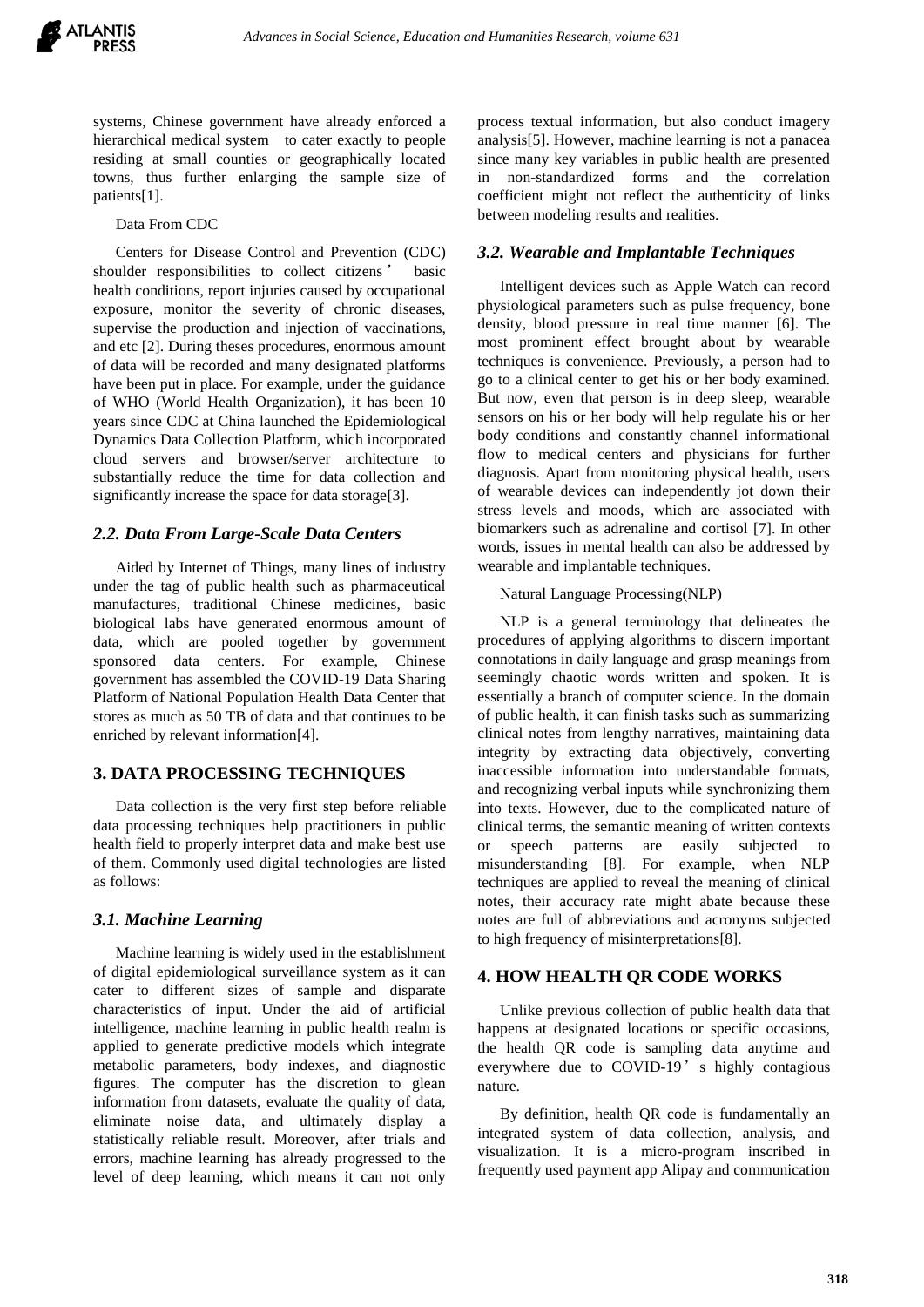

app Wechat since these two apps are almost universally installed on smart phones in China. Facilitated by data analytical techniques, these mobile apps can retrieve users' recent whereabouts, the time interval they spend in potentially contagious environments, and their possible contact with infected people at large who have the disease under incubation. After pooling data from multiple sources, the program can assign a color to the code which can be red, yellow, and green distinguished by exposure risks. Figure 1 below illustrates how the code looks like in different colors. Specifically, green QR code means that the holder of the code has low exposure risks and is free to enter public facilities and take public transportation; yellow QR code means that the holder of the code has medium exposure risks and will have to undergo a 7-day quarantine before the code holder can move at large; red QR code means that the holder of the code has high exposure risk and will have to undergo a 14-day quarantine before the code holder can move about freely.

# **Hainan Health Codes**



**Figure 1.** Examples of health QR codes

Techniques involved in maintaining the effectiveness and accuracy of Health QR Code start with Global Positioning System that can give location data and ubiquitous 4G or 5G mobile network that reveals temporal data. Then the combination of spatial and temporal data undergoes algorithm and derives color-based contagion risks. Till the QRof 2020, millions of Chinese have their unique health QR code generated as it is the prerequisite for anyone to commute by public transports and to enter public facilities [9].

# **5. DATATIFICATION OF PUBLIC HEALTH ACCELERATED BY COVID-19 PANDEMIC**

If someone is interrogated by policemen on streets regarding where he or she has been for the last 14 days, that 'suspect' might choose to hide something too private intentionally or omit something too trivial unintentionally. However, the health QR code will objectively reveal all places they go and all people they meet by connecting informational nodes bits by bits. In other words, Chinese society has ushered in the era of datatification as the central government promotes health

QR code nationwide[10]. Before the popularity of health QR code, the basic information was input manually by community workers and then transferred to relevant administrative agencies, which was time consuming and subjected to human errors. However, with the introduction of health QR code, all the basic information will be automatically uploaded to cloud end for verification and go through accurate statistical analysis, which can derive reliable result free of human interference.

Essentially, code scanning for cutting off the chain of virus spread is nothing different from code scanning for electronic payment. It takes only seconds for health code holders to present their codes to inspectors at the entrance of public facilities and in the blink of eyes informational streaming without physical barriers occurs and connects streaming of people, streaming of goods, and streaming of virtually everything. Digitization of people's track of movement is a healing process for a society wounded by compulsory social distancing ordinances.

As even tiny bits of information will be recorded to make sure nothing important is omitted, there has to be enough space to store them, which is rendered possible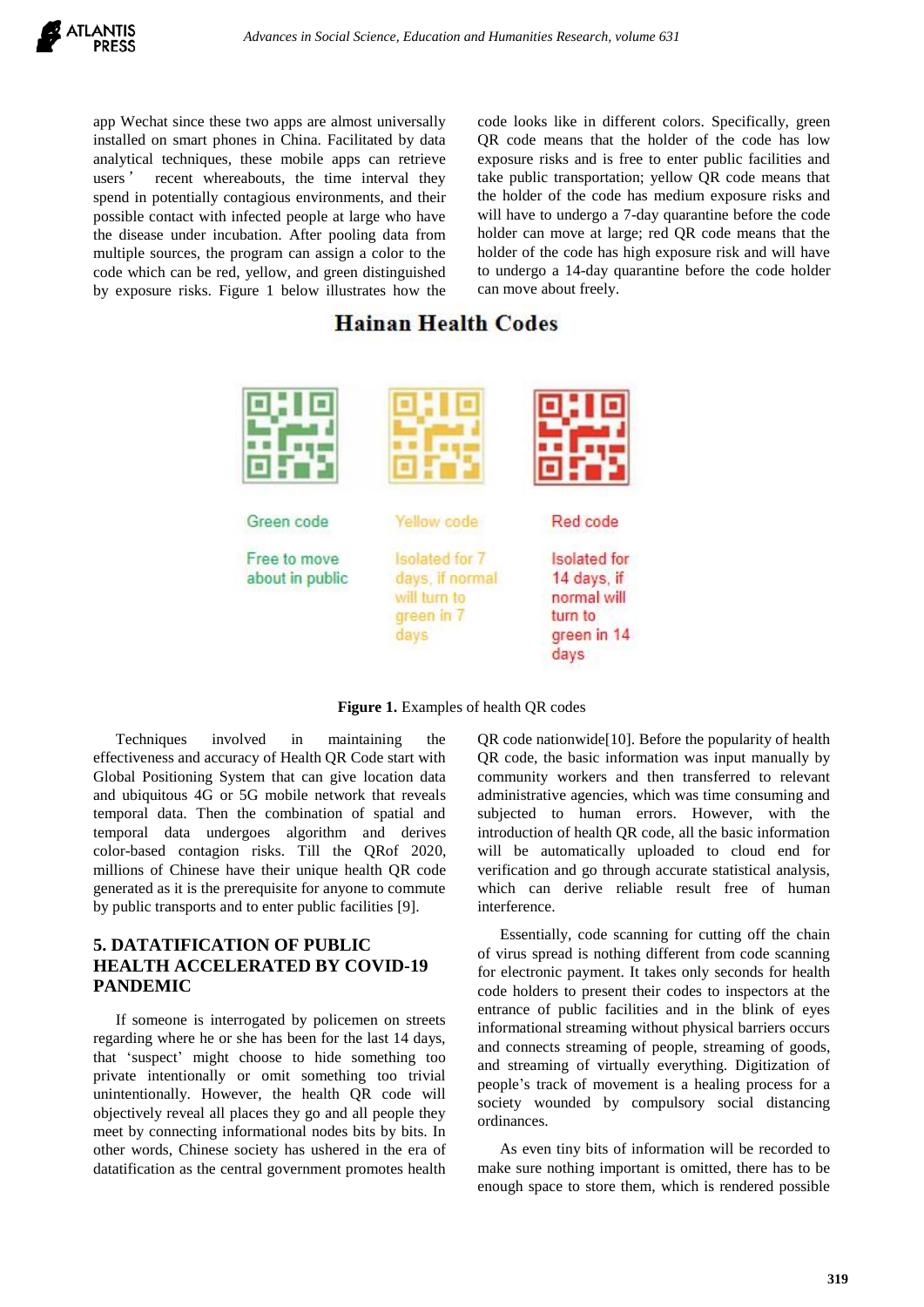

via data infrastructures. Data infrastructures are cornerstones for data in the realm of public health to function properly. Sufficient storage space, convenient access, and energy-efficient data center are all necessary sections for establishment of data infrastructures, which are still found wanting in the era of COVID-19 pandemic.

# **6. ETHICAL CONCERNS ACCOMPANYING HEALTH QR CODE**

#### *6.1. Potential Leakage of Personal Information*

Basically, the generation of the code color is to track the physical movements such as which train or flight the code holder took or whether the code holder had contact with patients contracting COVID-19 virus. However, with the mutation of COVID-19 virus into delta type and the escalating situations of global pandemic, the scope of informational sampling has to be enlarged. For example, in China, the app where health QR code is embedded starts to retrieve data on code holders' history in ibuprofen purchase, their search engine typing record, and many other pieces of information that falls into the category of privacy. It would be a blessing if all the collected information is properly handled for the sake of protection against COVID-19. However, the usual case is that all the information of those diagnosed as COVID-19 patients will be publicized on social media and every bit of their personal information will be magnified just like a microbe under a microscope. For example, at Chengdu, a metropolis located at the southwestern China, a girl who had frequented a night club was diagnosed with COVID-19 and her ID card, family address, even her measurements soon went viral on social media [11,12], which caused a lot of stress for her whole family.

#### *6.2. Accountability of Algorithm*

As data has to be processed based on certain rules, it is the complicated algorithm that derives the color of code. To start with, if the color of code can dictate whether its holder should enter a public facility or be quarantined in an individual compartment, its holder has to legal right to know everything about how the color comes into being. There have already been numerous cases that demonstrate the conditions of false alarm, which is to say, the code holder is denied of access to a cinema or a supermarket due to the fact that his or her health QR code is not green, however, further epidemiological study shows that he or she actually has never been anywhere of exposure risk or physically contacted anyone of exposure risk. At this time, if the color holder could understand the underlying algorithm, he or she could locate exactly what went wrong and claim his or her rights.

This is why algorithm accountability matters. Digital trenches between programming engineers and common citizens will lead to disparate levels of recognition of what color reveals [13]. Therefore, if nothing goes wrong, health QR code will play its role in building a barrier against COVID-19 virus; if something goes wrong, the code designers or algorithm developers must be accountable.

#### *6.3. Discrimination Under Healthism*

Healthism is supposed to have benign intentions: individuals pursue a way of life that brings about comfortable physical conditions and longevity to themselves [14]. However, amid the global outbreak of COVID-19 pandemic, healthism evolves from seeking for health to evading from disease. Especially in China, anyone who is susceptible to COVID-19 has been prone to be categorized into the domain of "unsanitary". Even from perspectives of public health experts, sanitation has no universally applicable standards [15]. Indeed, health QR code is supposed to build a protective wall against virus, not a discriminating wall against potentially infected persons. Some sociologists have already discerned the side effects caused by health QR code and proposed to pass relevant legislation to restrict the usage of code to only virus prevention.

#### *6.4. More Burdens On Health QR Code*

Recently in China, the government has initiated a propaganda campaign that encourages all of its citizens to receive COVID-19 vaccine shots as fast as possible and issued administrative orders that deny unvaccinated people and their family members the access to hospitals, schools and many other public facilities[16]. However, as no one is expected to bring the paper work of vaccination record anytime anywhere, the government has embedded electronic certificate of vaccination into health QR code. Specifically, for holders of health QR code who have received two shots of COVID-19 vaccine, the interface of their QR code will be different from that of those who have not yet finished vaccination. Below is the health QR code at Guangxi Zhuang Autonomous Region and around the code there is a golden perimeter, which will automatically show up after the code holder receives vaccination.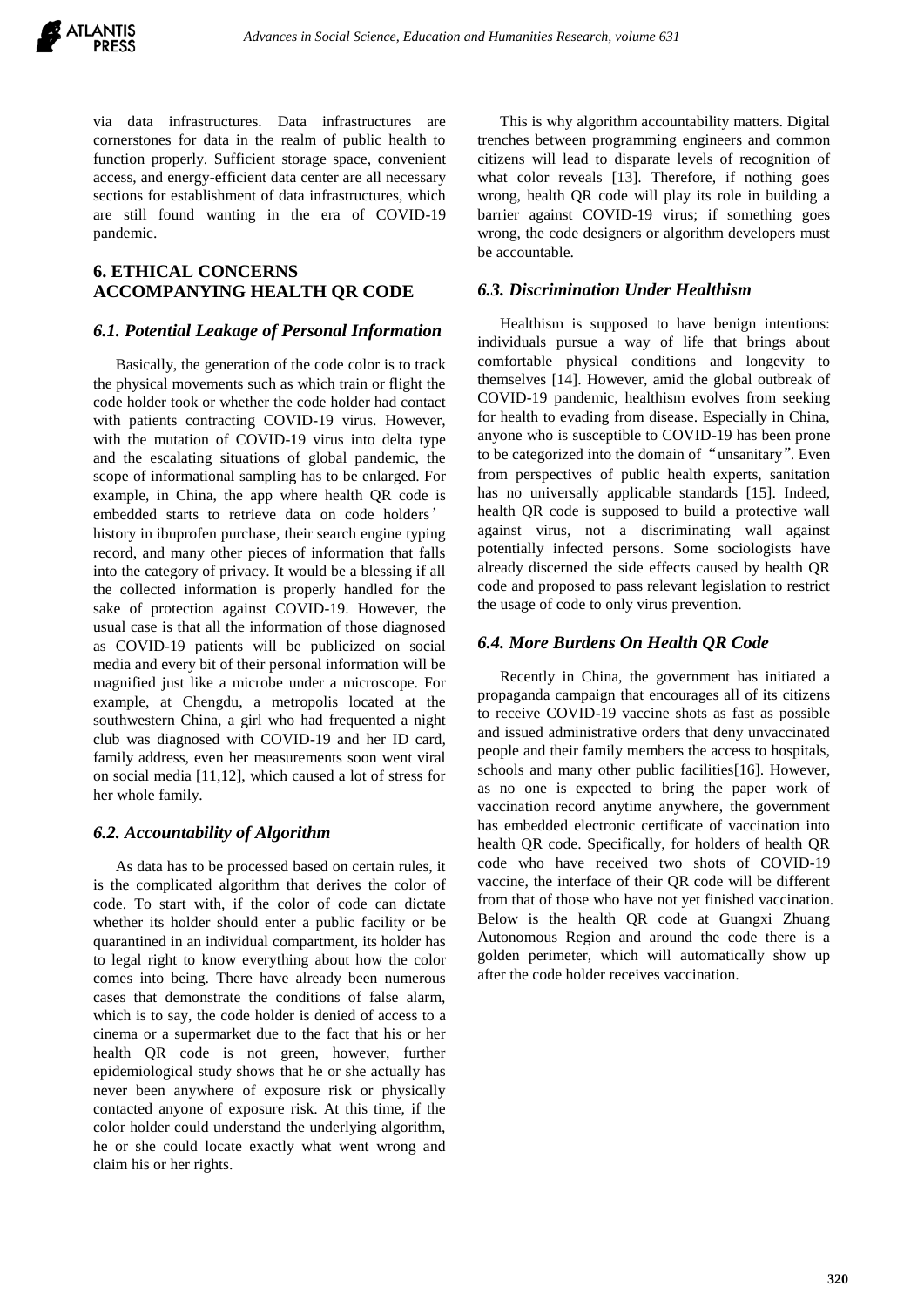





Some human rights activities have voiced against blending of vaccination with health QR code as the code is designed to evaluate the exposure risk of the code holder, which is irrelevant to the action of vaccination. If vaccination history can be integrated into health QR code, perhaps many other modules will be added and eventually a totalitarian, overarching code might come into being that covers everything beyond legitimate boundary.

#### **7. CONCLUSION**

COVID-19 prevention, a mission for public health practitioners globally, relies greatly on the deployment of big data solutions as data science evolves thanks to the ongoing construction of data infrastructures and evolution of data analysis tools. The extensive usage of health QR code as a digital tool to track people's physical movement and evaluate their exposure risk contributes a lot to cutting off the contagious chain of COVID-19. Its success relies on sophisticated collection, analysis, and visualization of data. Yet, as it has been gradually permeating into every aspect of people's daily life, it has led to concerns such as leakage of personal information, accountability of analytical errors, and unfair inscription of extra functions. After systematically reviewing data sources and relevant data processing techniques, the future study should lie in the dual missions that on the one hand data science has to be rendered more reliable and on the other hand ethical concerns of application of data science into public health have to be resolved.

#### **REFERENCES**

- [1] Kok Fong See, Ying Chu Ng, Do hospital reform and ownership matter to Shenzhen hospitals in China? A productivity analysis, Economic Analysis and Policy, Volume 72, 2021, Pages 145-155, ISSN 0313-5926 [https://www.sciencedirect.com/science/article/pii/S](https://www.sciencedirect.com/science/article/pii/S0313592621000850) [0313592621000850](https://www.sciencedirect.com/science/article/pii/S0313592621000850)
- [2] Cheng Xi SUN, Bin HE, Di MU, Pei Long LI, Hong Ting ZHAO, Zhi Li LI, Mu Li ZHANG, Lu Zhao FENG, Jian Dong ZHENG, Ying CHENG, Ying CUI, Zhong Jie LI, Public Awareness and Mask Usage during the COVID-19 Epidemic: A Survey by China CDC New Media, Biomedical and Environmental Sciences, Volume 33, Issue 8, 2020, Pages 639-645, ISSN 0895-3988 [https://www.sciencedirect.com/science/article/pii/S](https://www.sciencedirect.com/science/article/pii/S0895398820301586) [0895398820301586](https://www.sciencedirect.com/science/article/pii/S0895398820301586)
- [3] Xiaopeng Qi, Nilva Egana, Yujie Meng, Qianqian Chen, Zhiyong Peng, Jiaqi Ma, Description and analysis of design and intended use for Epidemiologic Dynamic Data Collection Platform in China, Volume 204, Investing in E-Health: People, Knowledge and Technology for a Healthy Future, Pages 123-129 <https://ebooks.iospress.nl/publication/37242>
- [4] COVID-19 Data Sharing Platform of Population Health Data Center <https://www.ncmi.cn/covid-19/index.html>
- [5] Bruno Samways dos Santos, Maria Teresinha Arns Steiner, Amanda Trojan Fenerich, Rafael Henrique Palma Lima, Data mining and machine learning techniques applied to public health problems: A bibliometric analysis from 2009 to 2018, Computers & Industrial Engineering, Volume 138, 2019, 106120, ISSN 0360-8352 [https://www.sciencedirect.com/science/article/pii/S](https://www.sciencedirect.com/science/article/pii/S0360835219305893) [0360835219305893](https://www.sciencedirect.com/science/article/pii/S0360835219305893)
- [6] Sri Nuvvula, Eric Y. Ding, Connor Saleeba, Qiming Shi, Ziyue Wang, Alok Kapoor, Jane S. Saczynski, Steven A. Lubitz, Lara C. Kovell, M. Diane McKee, David D. McManus, NExUS-Heart: Novel examinations using smart technologies for heart health—Data sharing from commercial wearable devices and telehealth engagement in participants with or at risk of atrial fibrillation, Cardiovascular Digital Health Journal, 2021, ISSN 2666-6936 [https://www.sciencedirect.com/science/article/pii/S](https://www.sciencedirect.com/science/article/pii/S266669362100089X) [266669362100089X](https://www.sciencedirect.com/science/article/pii/S266669362100089X)
- [7] John Torous, Wearable Devices for Mental Health: Knowns and Unknowns, Psychiatric Times, Volume 33, Issue 6, 2016